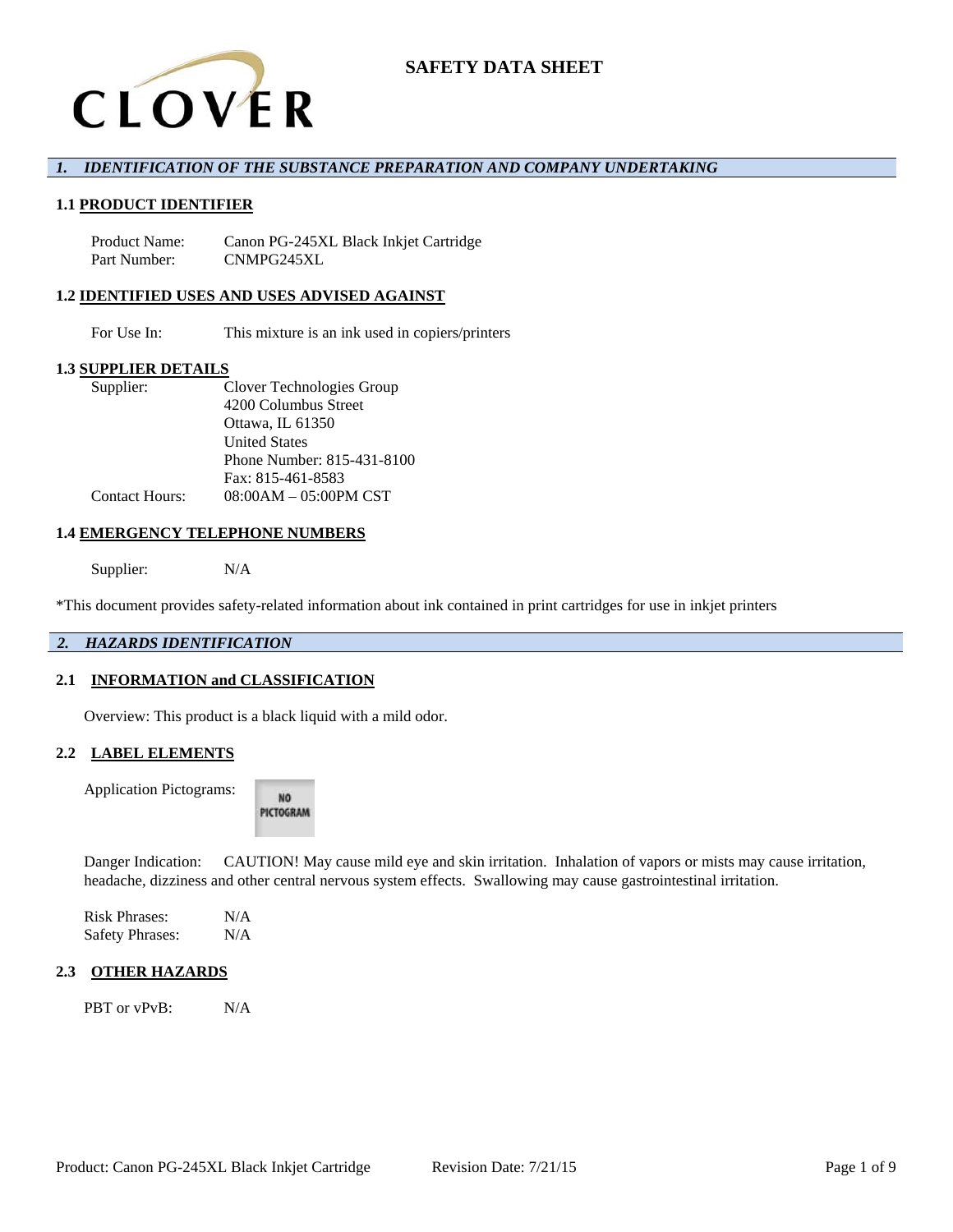

## *3. COMPOSITION/INFORMATION ON INGREDIENTS*

| <b>Ingredients</b>             | <b>CAS Number</b> | Weight %  | OSHA       | <b>ACGIH</b> | <b>Other</b> |
|--------------------------------|-------------------|-----------|------------|--------------|--------------|
|                                |                   |           | <b>PEL</b> | <b>TLB</b>   |              |
| Water                          |                   | 70 - 75   |            |              |              |
| <b>Carbon Black Dispersion</b> | Proprietary       |           |            |              |              |
| Modifiers & auxillaries with   | Proprietary       | $0.5 - 2$ |            |              |              |
| glycols, solvents              |                   |           |            |              |              |
| <b>Alcoholic Mixtures</b>      | Proprietary       | $5 - 8$   |            |              |              |

The Full Text for all R-Phrases are Displayed in Section 16

## **COMPOSITION COMMENTS**

The Data Shown is in accordance with the latest Directives. This section provides composition information for the inkcontained in specially designed container inside of the print cartridge.

## *4. FIRST AID MEASURES*

### 4.1 **FIRST AID MEASURES**

## 4.1.1 **FIRST AID INSTRUCTIONS BY RELEVANT ROUTES OF EXPOSURE**

| Inhalation:      | Remove victim to fresh air. If breathing has stopped, give artificial respiration. If breathing is<br>difficult have qualified personnel administer oxygen. Get medical attention.                                                                                      |
|------------------|-------------------------------------------------------------------------------------------------------------------------------------------------------------------------------------------------------------------------------------------------------------------------|
| Eye contact:     | Flush eyes with water for 15 minutes while lifting the upper and lower lids. Get medical attention.                                                                                                                                                                     |
| Skin contact:    | Remove contaminated clothing. Wash contact area thoroughly with soap and water. Get medical<br>attention if irritation develops and persists. Launder contaminated clothing before reuse. Discard<br>Contaminated clothing such as shoes that cannot be decontaminated. |
| Ingestion:<br>Do | Call a poison control center or doctor immediately for treatment advice. If conscious, give one 8<br>ounce glass of water to dilute. DO NOT induce vomiting unless directed by medical personnel.                                                                       |
|                  | not give anything by mouth to or induce vomiting in a person who is unconscious or convulsing.                                                                                                                                                                          |

## 4.1.2 **ADDITIONAL FIRST AID INFORMATION**

Additional first aid information: N/A Immediate Medical Attention Required: N/A

# **4.2 SYMPTOMS AND EFFECTS**

# **4.3 IMMEDIATE SPECIAL TREATMENT OR EQUIPMENT REQUIRED**

**N/A**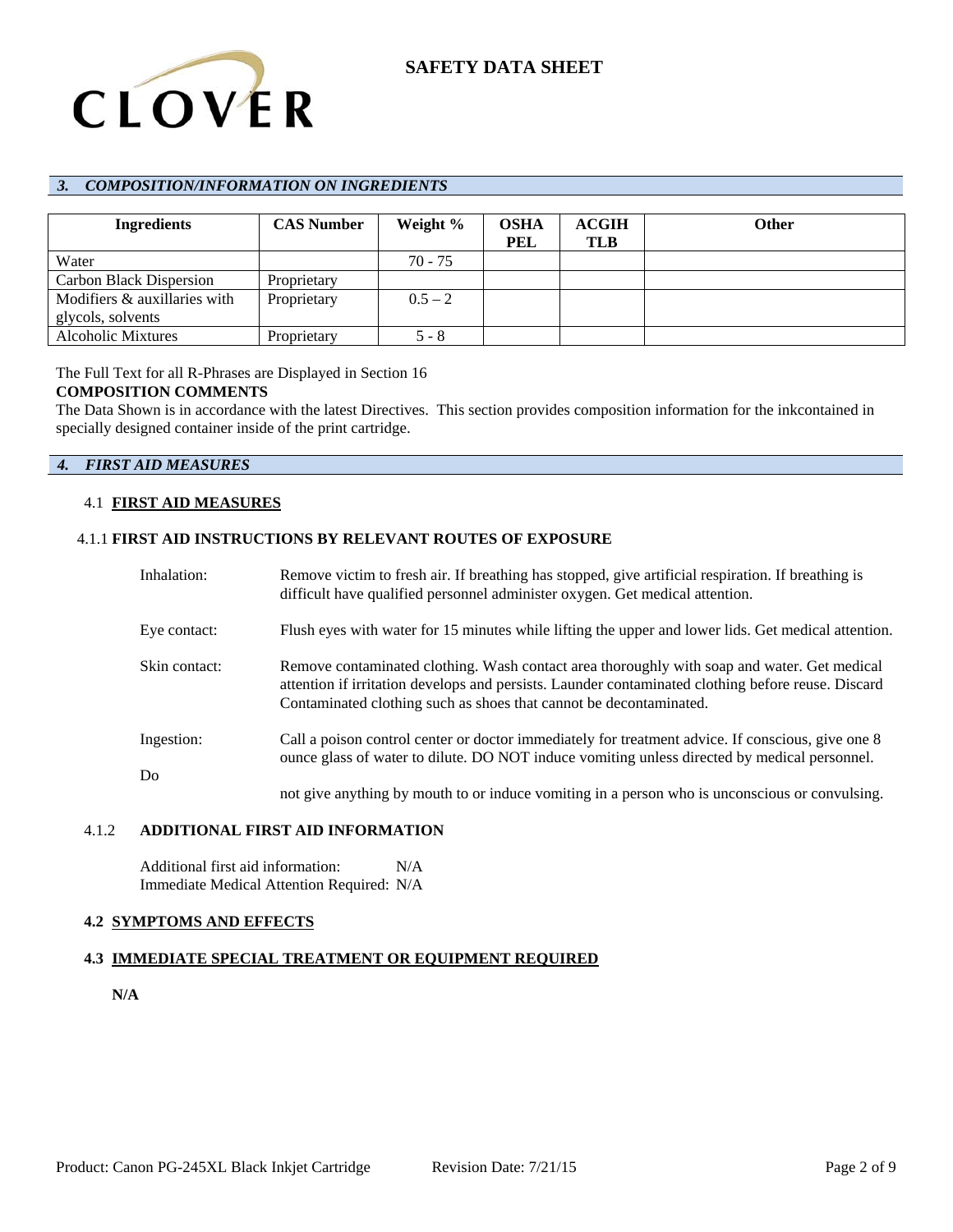

## *5. FIRE FIGHTING MEASURES*

## 5.1 **EXTINGUISHING MEDIA**

Recommended Extinguishing Media: Use alcohol foam, carbon dioxide and dry chemical. Extinguishing Media Not to be Used: None known.

#### 5.2 **SPECIAL HAZARD**

Unusual Fire/Explosion Hazards: None known. Extinguishing Media Not to be Used: None known.

### 5.3 **ADVICE FOR FIRE FIGHTERS**

Avoid inhalation of smoke. Wear protective clotting an wear self-contained breathing apparatus *6. ACCIDENTAL RELEASE MEASURES*

#### 6.1 **PERSONAL PRECAUTIONS, PROTECTIVE EQUIPMENT AND EMERGENCY PROCEDURES**

## 6.1.1 **PRECAUTIONS FOR NON-EMERGENCY PERSONNEL**

PERSONAL PROTECTIVE EQUIPMENT: Select in accordance with OSHA 1910.134 and good Industrial Hygiene practice. PROTECTIVE CLOTHING: Use personal protective equipment to minimize exposure to skin and eye.

#### 6.1.2 **ADDITIONAL FIRST AID INFORMATION**

Avoid contact with eyes, skin and clothing. Avoid breathing vapors. Use with adequate ventilation. Remove and launder contaminated clothing before re-use. Wash thoroughly after handling and before eating, drinking, smoking or using toilet facilities.

### 6.1.3 **PERSONAL PROTECTION**

Wear personal protective equipment as described in Section 8.

#### 6.2 **ENVIRONMENTAL PRECAUTIONS**

Regulatory Information: Keep product out of sewers and watercourses.

### 6.3 **METHODS AND MATERIAL FOR CONTAINMENT AND CLEANUP**

Spill or Leak Cleanup Procedures: Wear appropriate protective clothing as described in Section 6.1.1. Dike spill and absorb with an inert material. Collect into closable containers for proper disposal. Report spill as required by local and federal regulations.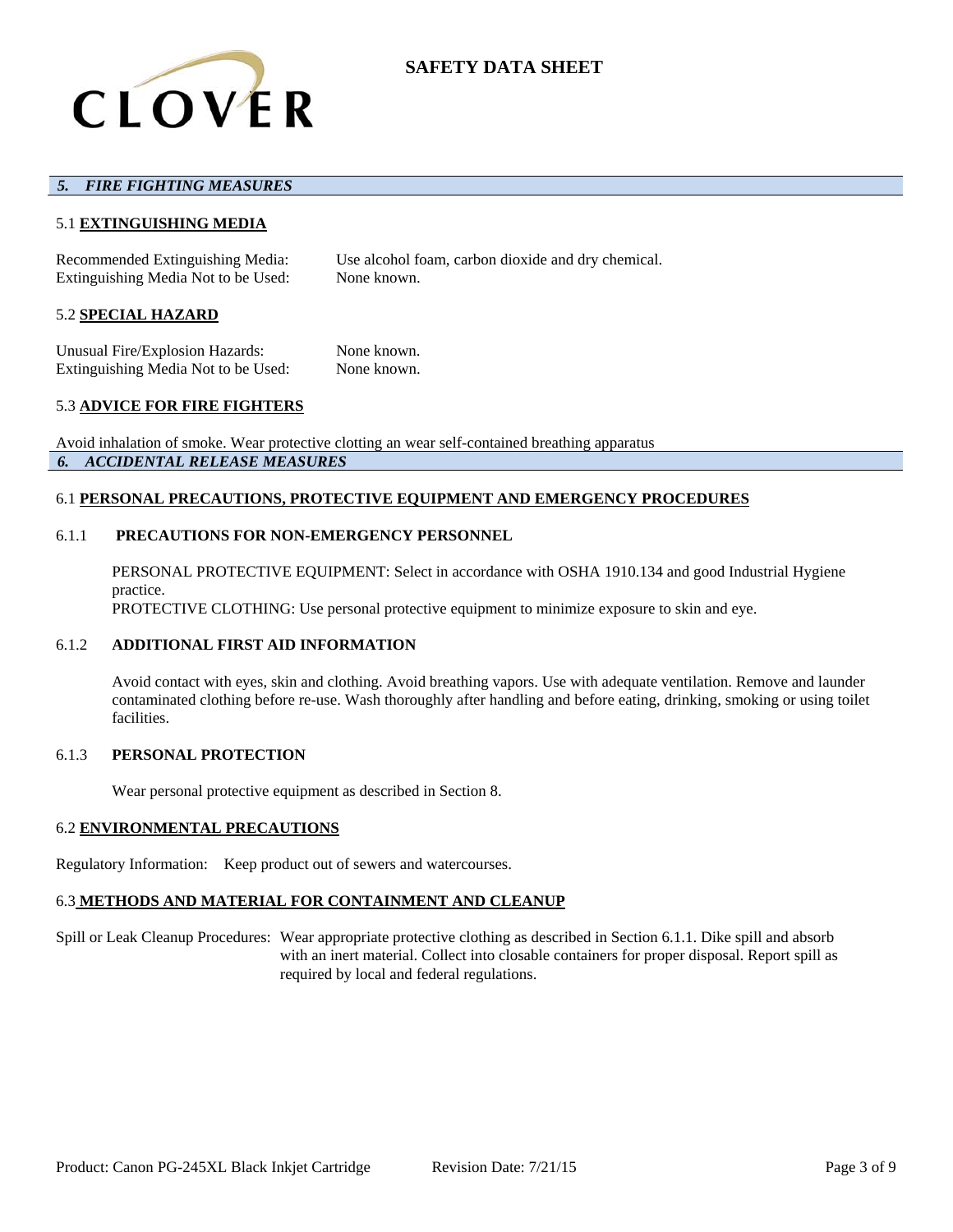

# *7. HANDLING AND STORAGE*

# 7.1 **PRECAUTIONS FOR SAFE HANDLING**

| Recommendations for Handling: | No special precautions when used as intended.                                                                                                                                                    |
|-------------------------------|--------------------------------------------------------------------------------------------------------------------------------------------------------------------------------------------------|
|                               | Keep containers closed, avoid creating dust.                                                                                                                                                     |
|                               | Keep away from ignition sources.                                                                                                                                                                 |
| Advice on General Hygiene:    | Never eat, drink or smoke in work areas. Practice good personal hygiene after using this<br>material, especially before eating, drinking, smoking, using the restroom, or applying<br>cosmetics. |

# 7.2 **CONDITIONS FOR SAFE STORAGE**

Avoid high temperatures, >100°F/32°C

# 7.3 **SPECIFIC END USES**

Printing devices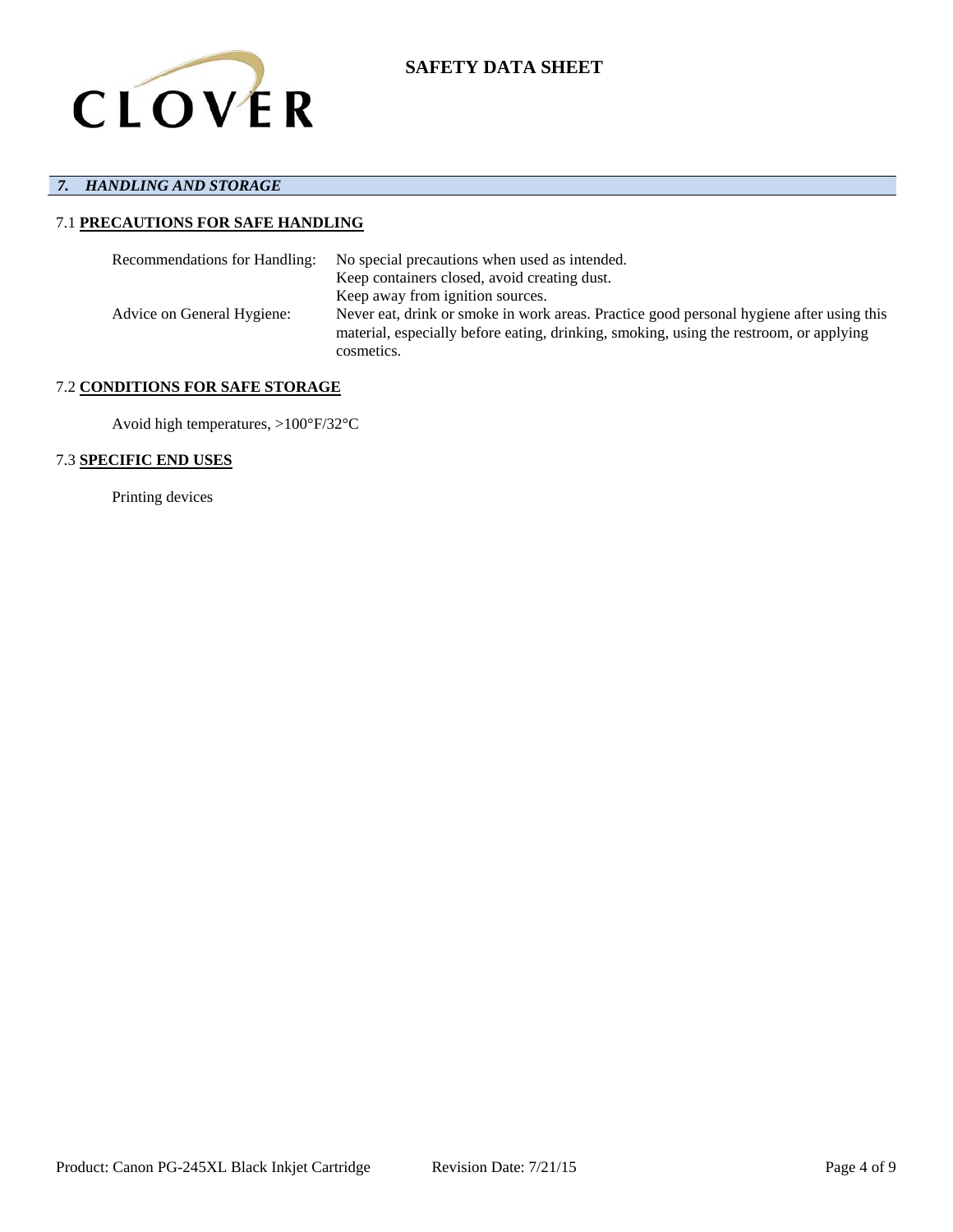

## *8. EXPOSURE CONTROLS/PERSONAL PROTECTION*

### 8.1 **CONTROL PARAMETERS**

The best protection is to enclose operations and/or provide local exhaust ventilation at the site of chemical release in order to maintain airborne concentrations of the product below OSHA PELs (See Section 2). Local exhaust ventilation is preferred because it prevents contaminant dispersion into the work area by controlling it at its source.

## 8.2 **EXPOSURE CONTROLS**

#### **Respiratory protection:**

IMPROPER USE OF RESPIRATORS IS DANGEROUS. Seek professional advice prior to respirator selection and use. Follow OSHA respirator regulations (29 CFR 1910.134 and 1910.137) and, if necessary, wear a NIOSH approved respirator. Select respirator based on its suitability to provide adequate worker protection for given work conditions, levels of airborne contamination, and sufficient levels of oxygen.

### **Eye/Face Protection:**

Contact lenses are not eye protective devices. Appropriate eye protection must be worn instead of, or in conjunction with contact lenses.

### **Hand/Skin Protection:**

For emergency or non-routine operations (cleaning spills, reactor vessels, or storage tanks), wear an SCBA. WARNING! Air purifying respirators do not protect worker in oxygen deficient atmospheres.

### **Additional Protection:**

N/A

### **Protective Clothing and Equipment:**

Wear chemically protective gloves, boots, aprons, and gauntlets to prevent prolonged or repeated skin contact. Wear splash-proof chemical goggles and face shield when working with liquid, unless full face piece respiratory protection is worn.

#### **Safety Stations:**

Make emergency eyewash stations, safety/quick-drench showers, and washing facilities available in work area.

#### **Contaminated Equipment:**

Separate contaminated work clothes from street clothes. Launder before reuse. Remove material from your shoes and clean personal protective equipment. Never take home contaminated clothing.

## **Comments:**

Never eat, drink or smoke in work areas. Practice good personal hygiene after using this material, especially before eating, drinking, smoking, using the restroom, or applying cosmetics.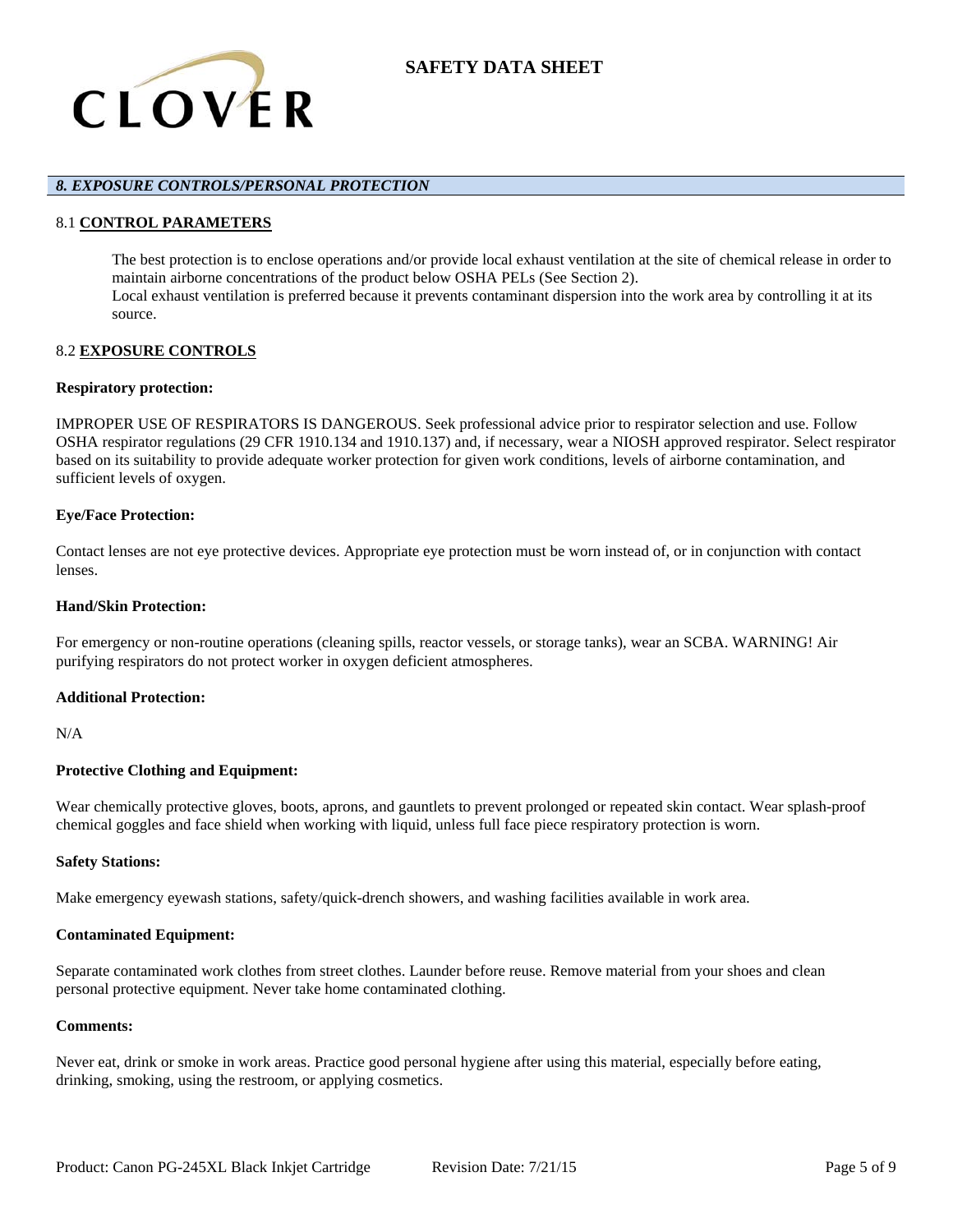

# *9. PHYSICAL AND CHEMICAL PROPERTIES*

# 9.1 **DETAIL INFORMATION**

| Physical state:            | APPEARANCE: Black liquid. |
|----------------------------|---------------------------|
| Color:                     | <b>Black</b>              |
| Odor:                      | Mild odor                 |
| Odor threshold:            | N/A                       |
| Boiling point:             | $212^{\circ}F$            |
| Melting point:             | N/A                       |
| Flash point:               | Not Below $100^{\circ}$ C |
| <b>Explosion limits:</b>   | N/A                       |
| Relative density:          | N/A                       |
| Auto-ignition temperature: | N/A                       |

## 9.2 **OTHER INFORMATION**

SPECIFIC GRAVITY (H20=1): 1.02 – 1.06 VAPOR PRESSURE: 17.5 mmHg VAPOR DENSITY (Air=1): Heavier than air SOLUBILITY IN WATER: Complete FREEZING POINT: Not available COEFFICIENT of WATER/OIL: Not available EVAPORATION RATE: < Butyl Acetate pH: 7.0 - 8.0

# *10. CHEMICAL STABILITY AND REACTIVITY*

## 10.1 **Reactivity:**

| <b>Reactivity Hazards:</b><br>Data on Mixture Substances: | None<br>None                                                                                                   |
|-----------------------------------------------------------|----------------------------------------------------------------------------------------------------------------|
| 10.2 Chemical Stability:                                  | The product is stable. Under normal conditions of storage and use, hazardous<br>polymerisation will not occur. |
| 10.3 Hazardous Polymerization:                            | Stable under conditions of normal use.                                                                         |
| 10.4 Conditions to Avoid:                                 | Keep away from heat, flame, sparks and other ignition sources.                                                 |
| 10.5 Incompatible Materials:                              | Strong oxidizing materials                                                                                     |
| 10.6 Hazardous Decomposition:                             | Will not occur.                                                                                                |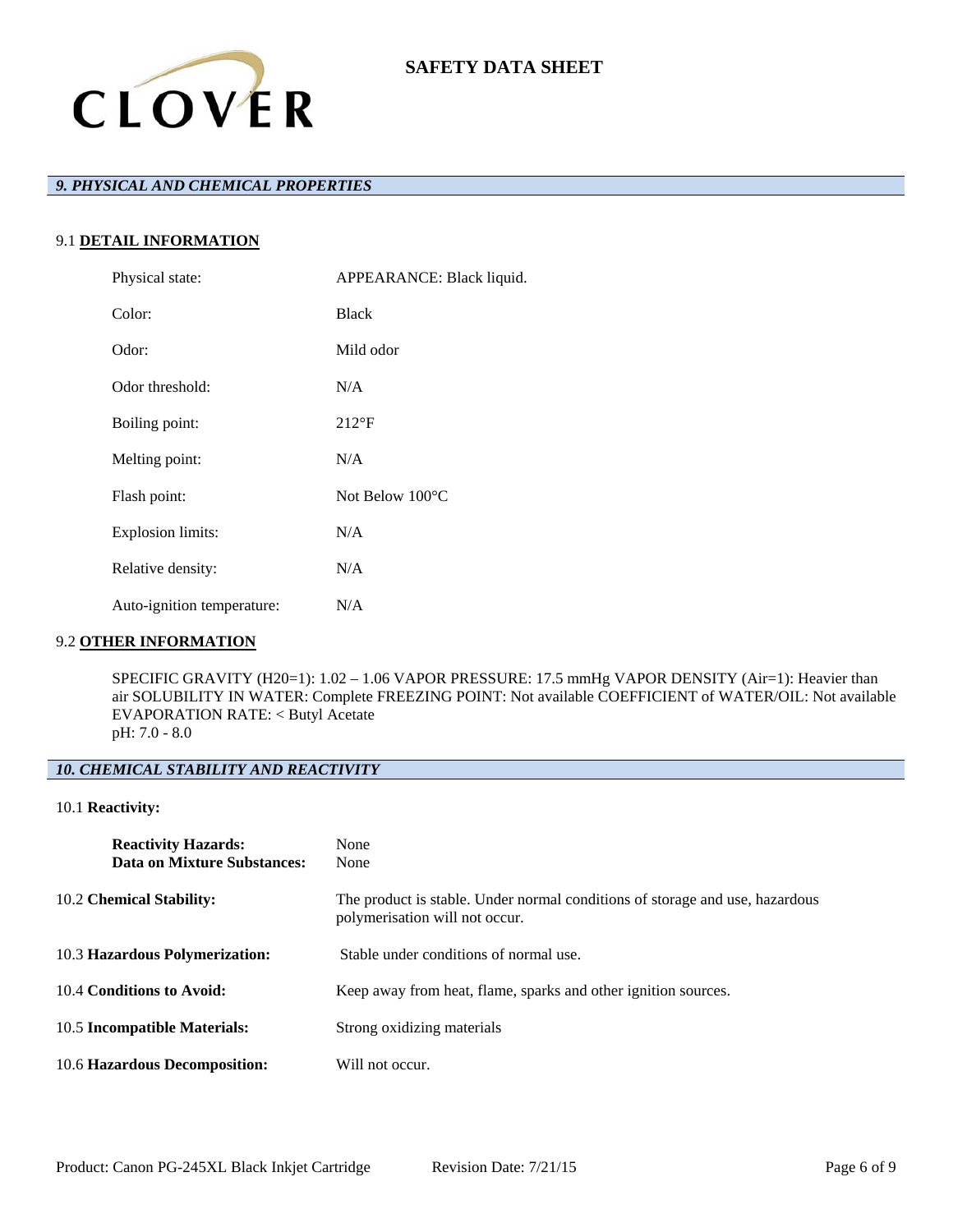

# *11. INFORMATION ON TOXICOLOGICAL EFFECT*

| <b>Mixtures:</b>                   | N/A                                                                                                                                                                                                                                |
|------------------------------------|------------------------------------------------------------------------------------------------------------------------------------------------------------------------------------------------------------------------------------|
| <b>Acute Toxicity:</b>             | N/A                                                                                                                                                                                                                                |
| <b>Skin Corrosion/Irritation:</b>  | Contact may cause mild skin irritation.                                                                                                                                                                                            |
| <b>Serious Eye Damage:</b>         | May cause mild irritation with redness and tearing.                                                                                                                                                                                |
| <b>Inhalation:</b>                 | Vapors or mists may cause respiratory irritation with headache, dizziness, nausea, drowsiness,<br>incoordination, euphoria, visual disturbances, fatigue and unconsciousness.                                                      |
| <b>Sensitization:</b>              | N/A                                                                                                                                                                                                                                |
| <b>Mutagenicity:</b>               | N/A                                                                                                                                                                                                                                |
| Carcinogenicity:                   | None of the components of this product are listed as a carcinogen by NTP, IARC or OSHA.                                                                                                                                            |
| <b>Reproductive Toxicity:</b>      | N/A                                                                                                                                                                                                                                |
| <b>STOT - Single Exposure:</b>     | Individuals with chronic skin, respiratory, kidney and liver disorders may be at increased risk                                                                                                                                    |
| from                               |                                                                                                                                                                                                                                    |
|                                    | exposure to this material.                                                                                                                                                                                                         |
| <b>STOT</b> - Multiple Exposure:   | Prolonged exposure may cause dermatitis. Prolonged or repeated over exposure may cause                                                                                                                                             |
|                                    | damage to the kidneys or liver.                                                                                                                                                                                                    |
| <b>Ingestion:</b>                  | Swallowing may cause gastrointestinal irritation, nausea, vomiting, diarrhea, severe metabolic<br>acidosis, and damage to the kidneys and liver. Aspiration into the lungs during swallowing or<br>vomiting may cause lung damage. |
| <b>Hazard Class Information:</b>   | N/A                                                                                                                                                                                                                                |
| <b>Mixture on Market Data:</b>     | N/A                                                                                                                                                                                                                                |
| <b>Symptoms:</b>                   | N/A                                                                                                                                                                                                                                |
| <b>Delayed/Immediate Effects:</b>  | N/A                                                                                                                                                                                                                                |
| <b>Test Data on Mixture:</b>       | N/A                                                                                                                                                                                                                                |
| <b>Not Meeting Classification:</b> | N/A                                                                                                                                                                                                                                |
| <b>Routes of Exposure:</b>         | N/A                                                                                                                                                                                                                                |
| <b>Interactive Effects:</b>        | N/A                                                                                                                                                                                                                                |
| <b>Absence of Specific Data:</b>   | N/A                                                                                                                                                                                                                                |
| <b>Mixture vs Substance Data:</b>  | N/A                                                                                                                                                                                                                                |

# *12. ECOLOGICAL INFORMATION*

| 12.1 Eco toxicity:                  | N/A |
|-------------------------------------|-----|
| 12.2 Degradability:                 | N/A |
| 12.3 Bioaccumulation Potential: N/A |     |
| 12.4 Mobility in Soil:              | N/A |
| 12.5 PBT & vPvB Assessment:         | N/A |
| 12.6 Other Adverse Effects:         | N/A |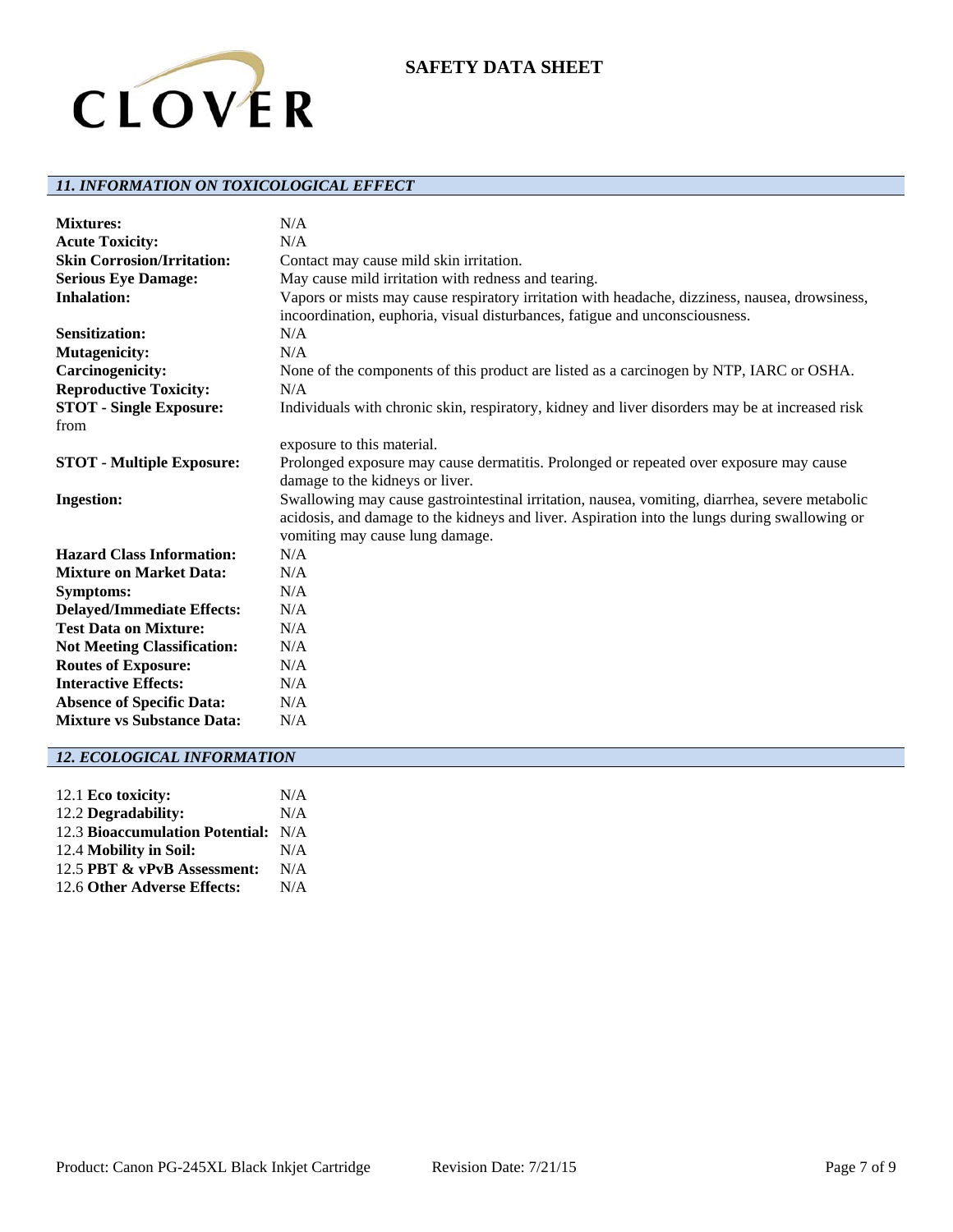

## *13. DISPOSAL CONSIDERATIONS*

### **Disposal Information:**

Dispose as a solid waste in accordance with local authority regulations. Empty container retains product residue.

## **Physical/Chemical Properties that affect Treatment:**

Symbol: This product is not classified as dangerous Risk Phrases: This product is not classified according to the federal, state and local environmental regulations.

#### **Waste Treatment Information:**

Do not shred toner cartridge, unless dust-explosion prevention measures are taken. Finely dispersed particles may form explosive mixtures in air. Dispose of in compliance with federal, state, and local regulations.

### **Personal Protection Required:**

N/A

### *14. TRANSPORT INFORMATION*

| 14.1 <b>ID Number:</b>      | N/A                                             |
|-----------------------------|-------------------------------------------------|
| 14.2 Shipping Name:         | Not Regulated                                   |
| 14.3 Hazard Class:          | HMIS Rating: Health = 1 Fire = 0 Reactivity = 0 |
| 14.4 Packing Group:         | N/A                                             |
| 14.5 Environmental Hazards: | N/A                                             |
| 14.6 User Precautions:      | N/A                                             |
| 14.7 Bulk Transport:        | N/A                                             |